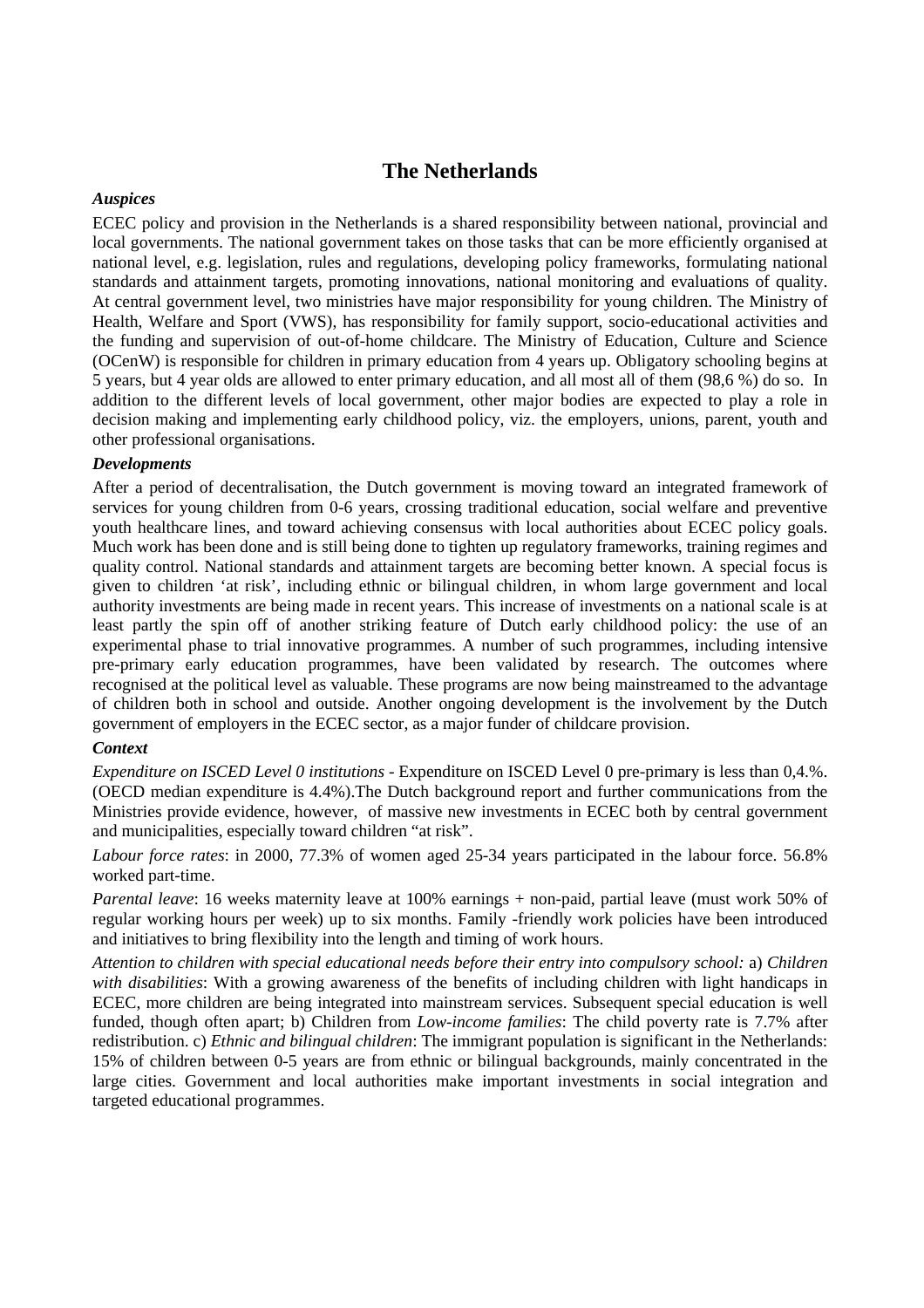## *Provision*

Three "circles of provision" have been created around the child and family i) *General provision* for young children aged 0-6 years; ii) *interventions* toward families and children who need special attention, and iii) *specialised or intensive forms of help for children with special education needs* (SEN).

General provision includes childcare in *childcare centres* for 0-4 years (generally full-day or half-day); *family daycare* and *out-of-school care* for the 4-12 year olds. Childcare for 0-4 years is used by 20,%out of school care is used by about 5% of children between 4 and 12 years old and places in family day-care amount to 6,25% of the total volume of childcare for 0-12 year olds. There are also *playgroups* (used by over 50-70% of 2-4 year olds) and *primary education* for 412 year olds, which takes place in the *basisschool.* Primary education is free. Two-thirds of schools are privately managed, but all are fully publicly funded.

Childcare provision is private (both for-profit and non-profit) but publicly co-funded. Though the parental share of total costs is high (over 40%), childcare costs are subsidised by government and employers. Employers are an important stakeholder, either setting up their own childcare services or, more usually, purchasing or renting "company places" in childcare centres. These places represented about 50% of all childcare places for 0-4 year olds in 2000. Cost ceilings are calculated by the Ministry of Health, Welfare and Sport. Depending on income, costs to parents range from 6% - 21% of net family income for a fulltime place in childcare. Parental fees are related to the actual use of childcare, and some costs can be deducted from income tax. The aim of government is to fund childcare equally through (local) government, employers and parental fees.

Childcare provision mainly targets double-income families, resulting in a marked tendency for well-to-do parents to use services more than low-income families. Despite great progress in the nineties (a fourfold increase in places), the demand for day-care places still outstrips supply in the Netherlands, as in most OECD countries.

Playgroups are the most popular form of provision for 2 - year olds in the Netherlands, usually established by private bodies with the legal status of foundations. Many of these foundations are independent; others are part of a larger co-operative structure, frequently a childcare organisation or general welfare foundation. Children usually visit the playgroups twice a week (2-3 hours per visit) to play with their peers or participate in an intervention programme. Almost all playgroup provision (over 80%) is subsidised by local government, but parental contributions are also demanded, often income-related. Special efforts are directed to children at risk (low SES, ethnic minorities in both playgroups and primary schools. In two years time (2000-2002) a steep increase in budget ( $\epsilon$  95 million extra) has been realised for the implementation of ECEC-programs for those at risk. Policy target is to enrol over 50 % of the 2 to 6 year old at risk children in these intense and special educational programmes.

Due to an agreement between the national government and the Union of Dutch Municipalities, the municipalities are expected to raise their expenditure on behalf of the  $0 - 6$  year olds at the same rate. At the moment local investments do not yet meet this level, but the effort will be intensified.

*Child-staff ratios*: Child-staff ratios in childcare are set for each age cohort. One qualified group leader (MBO or HBO level) must be assigned to every 4 children, ages 0-1; to 5 children ages 1-2; to 6 children ages 2-3, to 8 children, ages 3-4 and to 10 children, ages 4-12. Staff ratios in the early years of the basic school are higher, but have been reduced recently to 20:1. As large investments are being made to improve general quality and to integrate more effectively children at risk, it is probable that class sizes may be reduced further.

#### *Staff Training and Ratios*

The status of staff, almost wholly female, has traditionally been low, particularly in the daycare and playgroup sector. Acute recruitment problems and staff shortages are now imminent but efforts are being made to address the issue through raising wages and improving secondary labour conditions. ECEC workers in contact with children must have, in principle, a higher professional qualification, either a HBO